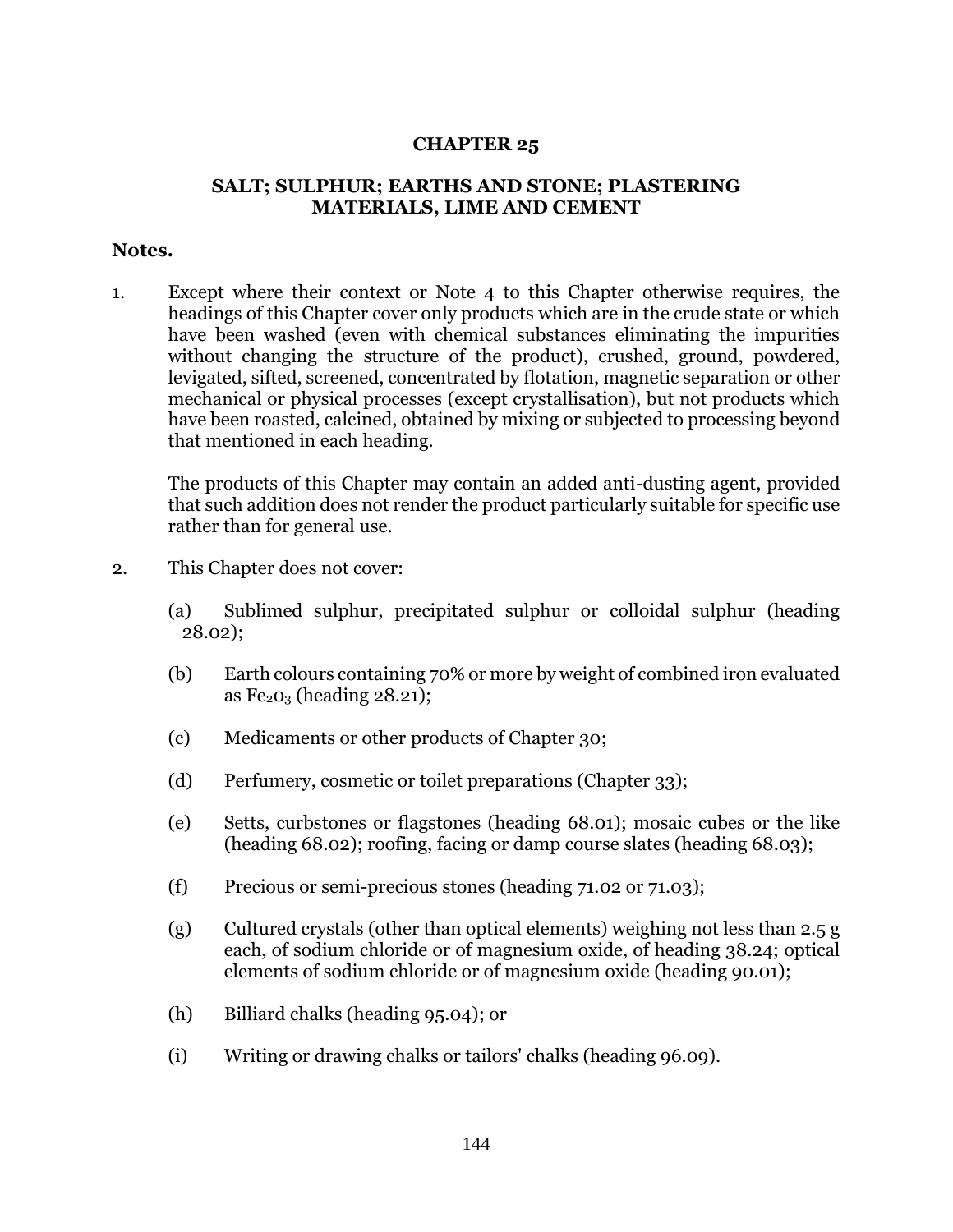- 3. Any products classifiable in heading 25.17 and any other heading of the Chapter are to be classified in heading 25.17.
- 4. Heading 25.30 applies, *inter alia*, to: vermiculite, perlite and chlorites, unexpanded; earth colours, whether or not calcined or mixed together; natural micaceous iron oxides; meerschaum (whether or not in polished pieces); amber; agglomerated meerschaum and agglomerated amber, in plates, rods, sticks or similar forms, not worked after moulding; jet; strontianite (whether or not calcined), other than strontium oxide; broken pieces of pottery, brick or concrete.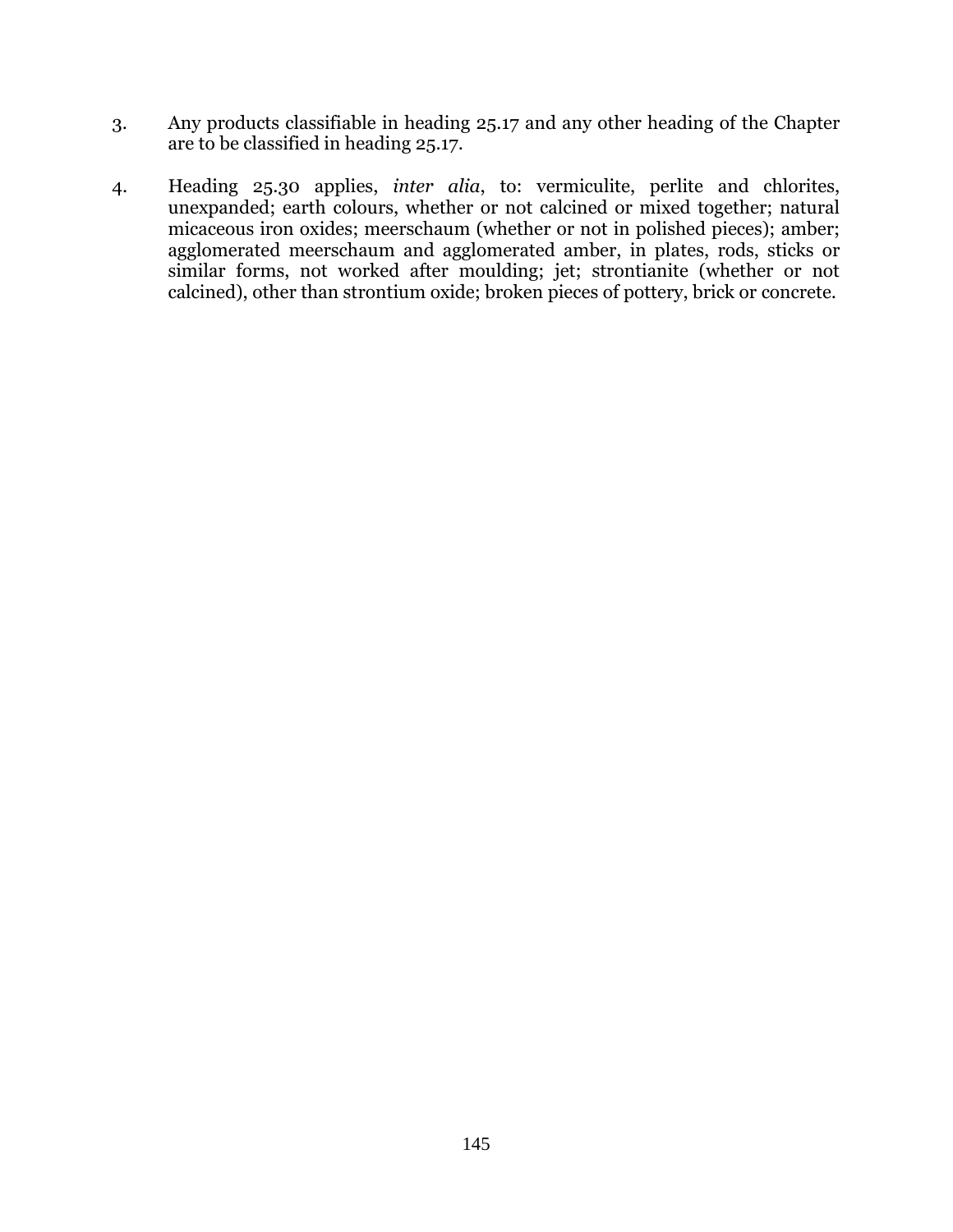| <b>HS</b> | <b>CET</b> | PR1 | <b>DESCRIPTION OF GOODS</b>                                      | <b>DUTY</b><br><b>RATE</b> | <b>UNIT</b>     | <b>SITC</b><br><b>REV4</b> |
|-----------|------------|-----|------------------------------------------------------------------|----------------------------|-----------------|----------------------------|
| 2501.00   | 00         |     | Salt (including table salt and denatured salt) and               |                            |                 |                            |
|           |            |     | pure sodium chloride, whether or not in aqueous                  |                            |                 |                            |
|           |            |     | solution or containing added anti-caking or free-                |                            |                 |                            |
|           |            |     | flowing agents; sea water.                                       |                            |                 |                            |
| 2501.00   | 10         |     | - - - Table salt in retail packages of not more than<br>$2.5$ kg | 20%                        | kg              | 278.31                     |
| 2501.00   | 20         |     | - - - Other table salt                                           | 15%                        | kg              | 278.32                     |
| 2501.00   | 30         |     | --- Rock salt                                                    | Free                       | kg              | 278.33                     |
| 2501.00   | 40         |     | - - - Pure sodium chloride                                       | Free                       | kg              | 278.34                     |
| 2501.00   | 50         |     | - - - Salt liquors                                               | Free                       | kg              | 278.35                     |
| 2501.00   | 90         |     | $--$ Other                                                       | Free                       | kg              | 278.39                     |
| 2502.00   | 00         |     | <b>Unroasted iron pyrites.</b>                                   | Free                       | kg              | 274.2                      |
| 2503.00   | 00         |     | Sulphur of all kinds, other than sublimed sulphur,               | Free                       | kg              | 274.1                      |
|           |            |     | precipitated sulphur and colloidal sulphur.                      |                            |                 |                            |
| 25.04     |            |     | Natural graphite.                                                |                            |                 |                            |
| 2504.10   | $00\,$     |     | - In powder or in flakes                                         | Free                       | kg              | 278.221                    |
| 2504.90   | 00         |     | - Other                                                          | Free                       | kg              | 278.229                    |
| 25.05     |            |     | Natural sands of all kinds, whether or not                       |                            |                 |                            |
|           |            |     | coloured, other than metalbearing sands of                       |                            |                 |                            |
|           |            |     | Chapter 26.                                                      |                            |                 |                            |
| 2505.10   | $00\,$     |     | - Silica sands and quartz sands                                  | 5%                         | kg              | 273.31                     |
| 2505.90   | 00         |     | - Other                                                          | 5%                         | kg              | 273.39                     |
| 25.06     |            |     | Quartz (other than natural sands); quartzite,                    |                            |                 |                            |
|           |            |     | whether or not roughly trimmed or merely cut, by                 |                            |                 |                            |
|           |            |     | sawing or otherwise, into blocks or slabs of a                   |                            |                 |                            |
|           |            |     | rectangular (including square) shape.                            |                            |                 |                            |
| 2506.10   | $00\,$     |     | - Quartz                                                         | 5%                         | kg              | 278.511                    |
| 2506.20   | 00         |     | - Quartzite                                                      | 5%                         | kg              | 278.512                    |
| 2507.00   | $00\,$     |     | Kaolin and other kaolinic clays, whether or not<br>calcined.     | Free                       | kg              | 278.26                     |
| 25.08     |            |     | Other clays (not including expanded clays of                     |                            |                 |                            |
|           |            |     | 68.06),<br>andalusite, kvanite<br>heading<br>and                 |                            |                 |                            |
|           |            |     | sillimanite, whether or not calcined; mullite;                   |                            |                 |                            |
|           |            |     | chamotte or dinas earths.                                        |                            |                 |                            |
| 2508.10   | 00         |     | - Bentonite                                                      | Free                       | kg              | 278.27                     |
| 2508.30   | $00\,$     |     | - Fire-clay                                                      | Free                       | kg              | 278.292                    |
| 2508.40   | $00\,$     |     | - Other clays                                                    | Free                       | kg              | 278.293                    |
| 2508.50   | 00         |     | - Andalusite, kyanite and sillimanite                            | Free                       | kg <sub>2</sub> | 278.294                    |
| 2508.60   | $00\,$     |     | - Mullite                                                        | Free                       | kg              | 278.295                    |
| 2508.70   | $00\,$     |     | - Chamotte or dinas earths                                       | Free                       | kg              | 278.296                    |
| 2509.00   | $00\,$     |     | Chalk.                                                           | 5%                         | kg              | 278.91                     |
| 25.10     |            |     | Natural calcium phosphates, natural aluminium                    |                            |                 |                            |
|           |            |     | calcium phosphates and phospatic chalk.                          |                            |                 |                            |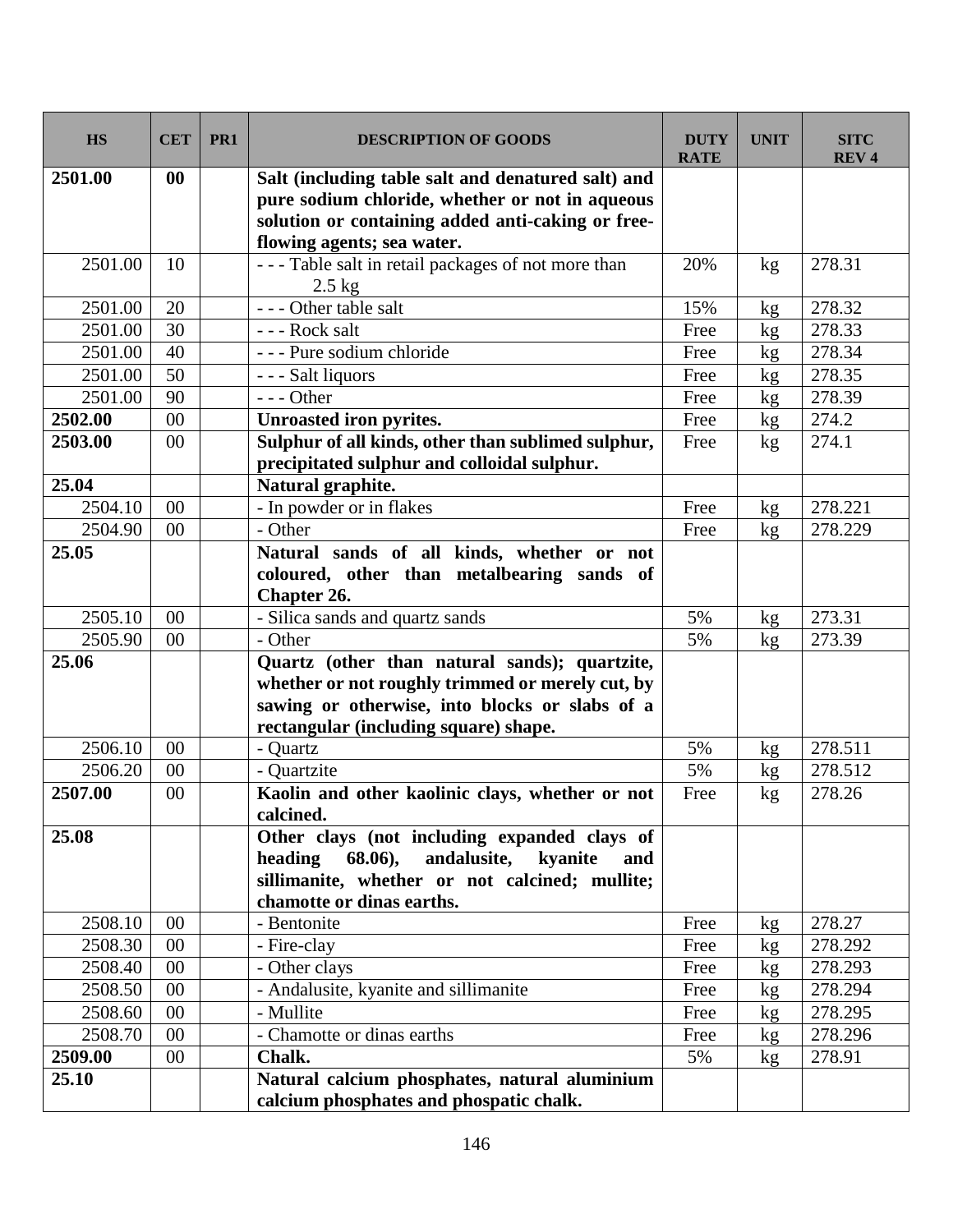| <b>HS</b> | <b>CET</b>      | PR1 | <b>DESCRIPTION OF GOODS</b>                                              | <b>DUTY</b><br><b>RATE</b> | <b>UNIT</b> | <b>SITC</b><br><b>REV4</b> |
|-----------|-----------------|-----|--------------------------------------------------------------------------|----------------------------|-------------|----------------------------|
| 2510.10   | $00\,$          |     | - Unground                                                               | 5%                         | kg          | 272.31                     |
| 2510.20   | 00              |     | - Ground                                                                 | 5%                         | kg          | 272.32                     |
| 25.11     |                 |     | Natural barium sulphate (barytes);<br>natural                            |                            |             |                            |
|           |                 |     | barium carbonate (witherite), whether or not                             |                            |             |                            |
|           |                 |     | calcined, other than barium oxide of heading- -                          |                            |             |                            |
|           |                 |     | 28.16.                                                                   |                            |             |                            |
| 2511.10   | $00\,$          |     | - Natural barium sulphate (barytes)                                      | 5%                         | kg          | 278.921                    |
| 2511.20   | 00              |     | - Natural barium carbonate (witherite)                                   | 5%                         | kg          | 278.922                    |
| 2512.00   | 00              |     | Siliceous fossil meals (for example, kieselguhr,                         | 5%                         | kg          | 278.95                     |
|           |                 |     | tripolite and diatomite) and similar siliceous                           |                            |             |                            |
|           |                 |     | earths, whether or not calcined, of an apparent                          |                            |             |                            |
|           |                 |     | specific gravity of 1 or less.                                           |                            |             |                            |
| 25.13     |                 |     | Pumice stone; emery; natural corundum, natural                           |                            |             |                            |
|           |                 |     | garnet and other natural abrasives, whether or not                       |                            |             |                            |
|           |                 |     | heat-treated.                                                            |                            |             |                            |
| 2513.10   | $00\,$          |     | - Pumice stone                                                           | 5%                         | kg          | 277.23                     |
| 2513.20   | $00\,$          |     | - Emery, natural corundum, natural garnet and other<br>natural abrasives | 5%                         | kg          | 277.222                    |
| 2514.00   | 00              |     | Slate, whether or not roughly trimmed or merely                          | 5%                         | kg          | 273.11                     |
|           |                 |     | cut, by sawing or otherwise, into blocks or slabs of                     |                            |             |                            |
|           |                 |     | rectangular (including square) shape.                                    |                            |             |                            |
| 25.15     |                 |     | Marble,<br>travertine,<br>ecaussine<br>other<br>and                      |                            |             |                            |
|           |                 |     | calcareous monumental or building stone of an                            |                            |             |                            |
|           |                 |     | apparent specific gravity of 2.5 or more, and                            |                            |             |                            |
|           |                 |     | alabaster, whether or not roughly trimmed or                             |                            |             |                            |
|           |                 |     | merely cut, by sawing or otherwise, into blocks or                       |                            |             |                            |
|           |                 |     | slabs of a rectangular (including square) shape.                         |                            |             |                            |
| 2515.10   |                 |     | - Marble and travertine:                                                 |                            |             |                            |
| 2515.11   | 00              |     | - - Crude or roughly trimmed                                             | 5%                         | kg          | 273.121                    |
| 2515.12   | $\overline{00}$ |     | - - Merely cut, by sawing or otherwise, into blocks-                     | 5%                         | kg          | 273.122                    |
|           |                 |     | or slabs of a rectangular (including square)                             |                            |             |                            |
|           |                 |     | shape                                                                    |                            |             |                            |
| 2515.20   | 00              |     | - Ecaussine and other calcareous monumental or                           | 5%                         | kg          | 273.123                    |
|           |                 |     | building stone; alabaster                                                |                            |             |                            |
| 25.16     |                 |     | Granite, porphyry, basalt, sandstone and other                           |                            |             |                            |
|           |                 |     | monumental or building stone, whether or not                             |                            |             |                            |
|           |                 |     | roughly trimmed or merely cut, by sawing or                              |                            |             |                            |
|           |                 |     | otherwise, into blocks or slabs of a rectangular                         |                            |             |                            |
|           |                 |     | (including square) shape.                                                |                            |             |                            |
| 2516.10   |                 |     | - Granite:                                                               |                            |             |                            |
| 2516.11   | $00\,$          |     | - - Crude or roughly trimmed                                             | 5%                         | kg          | 273.131                    |
| 2516.12   | $00\,$          |     | - - Merely cut, by sawing or otherwise, into blocks                      | 5%                         | kg          | 273.132                    |
|           |                 |     | or slabs of a rectangular (including square) shape                       |                            |             |                            |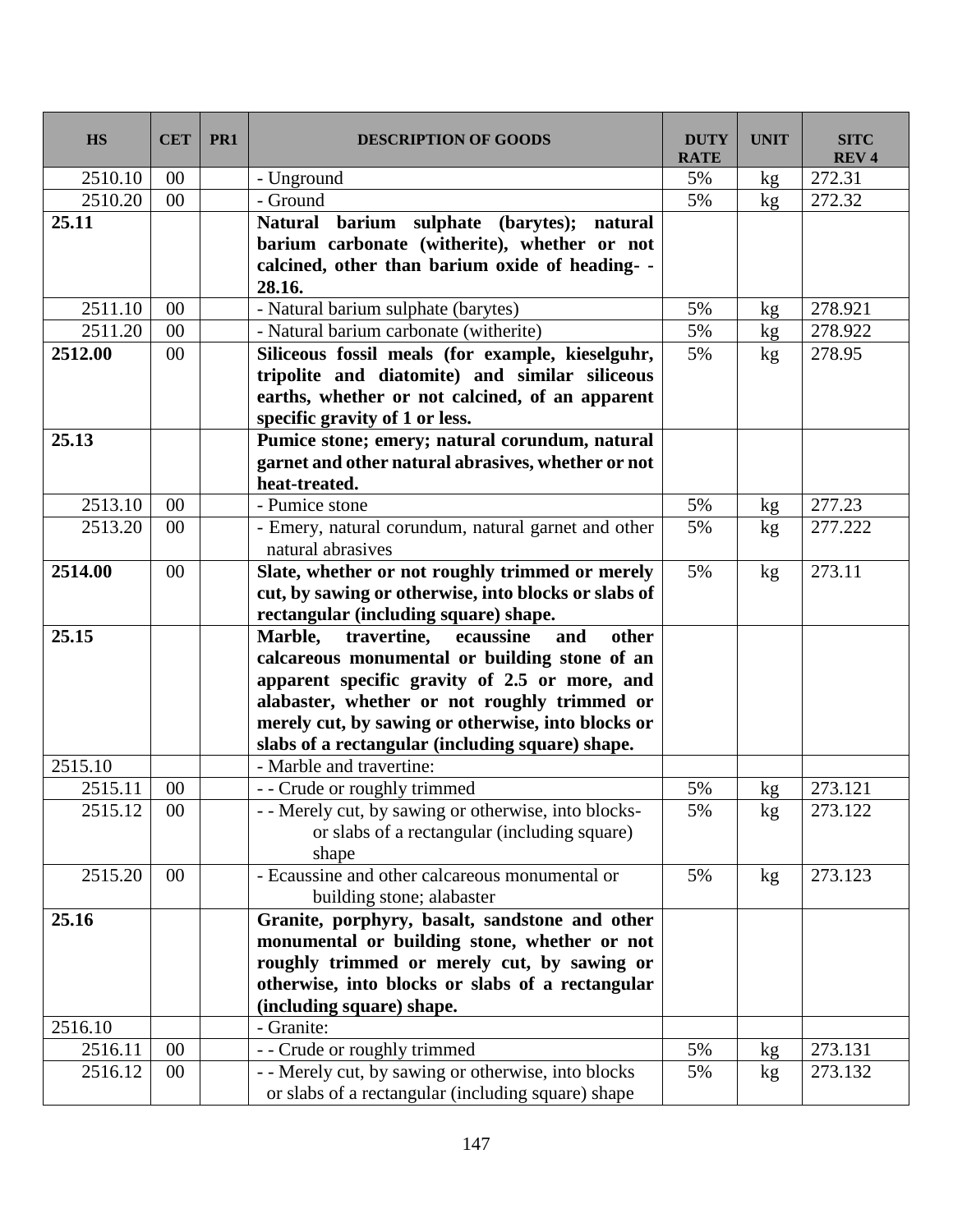| <b>HS</b> | <b>CET</b> | PR <sub>1</sub> | <b>DESCRIPTION OF GOODS</b>                                                                              | <b>DUTY</b><br><b>RATE</b> | <b>UNIT</b> | <b>SITC</b><br><b>REV4</b> |
|-----------|------------|-----------------|----------------------------------------------------------------------------------------------------------|----------------------------|-------------|----------------------------|
| 2516.20   | 00         |                 | - Sandstone                                                                                              | 5%                         | kg          | 273.133                    |
| 2516.90   | 00         |                 | - Other monumental or building stone                                                                     | 5%                         | kg          | 273.139                    |
| 25.17     |            |                 | Pebbles, gravel, broken or crushed stone, of a kind                                                      |                            |             |                            |
|           |            |                 | commonly used for concrete aggregates, for road                                                          |                            |             |                            |
|           |            |                 | metalling or for railway or other ballast, shingle                                                       |                            |             |                            |
|           |            |                 | and flint, whether or not heat-treated; macadam                                                          |                            |             |                            |
|           |            |                 | of slag, dross or similar industrial waste, whether                                                      |                            |             |                            |
|           |            |                 | or not incorporating the materials cited in the first                                                    |                            |             |                            |
|           |            |                 | part of the heading; tarred macadam; granules,                                                           |                            |             |                            |
|           |            |                 | chippings and powder, of stones of heading 25.15                                                         |                            |             |                            |
|           |            |                 | or 25.16, whether or not heat-treated.                                                                   |                            |             |                            |
| 2517.10   | $00\,$     |                 | - Pebbles, gravel, broken or crushed stone, of a                                                         | 5%                         | kg          | 273.41                     |
|           |            |                 | kind commonly used for concrete aggregates, for                                                          |                            |             |                            |
|           |            |                 | road metalling or for railway or other ballast,                                                          |                            |             |                            |
|           |            |                 | shingle and flint, whether or not heat-treated                                                           |                            |             |                            |
| 2517.20   | 00         |                 | - Macadam of slag, dross or similar industrial waste,                                                    | 5%                         | kg          | 273.42                     |
|           |            |                 | whether or not incorporating the materials cited in                                                      |                            |             |                            |
|           |            |                 | subheading 2517.10                                                                                       |                            |             |                            |
| 2517.30   | 00         |                 | - Tarred macadam                                                                                         | 5%                         | kg          | 273.43                     |
| 2517.40   |            |                 | - Granules, chippings and powder, of stones of                                                           |                            |             |                            |
|           |            |                 | heading 25.15 or 25.16, whether or not heat-                                                             |                            |             |                            |
|           |            |                 | treated:                                                                                                 |                            |             |                            |
| 2517.41   | 00         |                 | - - Of marble                                                                                            | 5%                         | kg          | 273.44                     |
| 2517.49   | 00         |                 | - - Other                                                                                                | 5%                         | kg          | 273.49                     |
| 25.18     |            |                 | Dolomite, whether or not calcined, or sintered,                                                          |                            |             |                            |
|           |            |                 | including dolomite roughly trimmed or merely                                                             |                            |             |                            |
|           |            |                 | cut, by sawing or otherwise, into blocks or slabs of<br>a rectangular (including square) shape; dolomite |                            |             |                            |
|           |            |                 | ramming mix.                                                                                             |                            |             |                            |
| 2518.10   | $00\,$     |                 | Dolomite not calcined or sintered                                                                        | 5%                         |             | 278.231                    |
| 2518.20   | 00         |                 | - Calcined or sintered dolomite                                                                          | 5%                         | kg          | 278.232                    |
| 2518.30   | 00         |                 | - Dolomite ramming mix                                                                                   | 5%                         | kg<br>kg    | 278.233                    |
| 25.19     |            |                 | Natural magnesium carbonate (magnesite); fused                                                           |                            |             |                            |
|           |            |                 | magnesia; dead-burned (sintered) magnesia,                                                               |                            |             |                            |
|           |            |                 | whether or not containing small quantities of other                                                      |                            |             |                            |
|           |            |                 | oxides added before sintering; other magnesium                                                           |                            |             |                            |
|           |            |                 | oxide, whether or not pure.                                                                              |                            |             |                            |
| 2519.10   | 00         |                 | - Natural magnesium carbonate (magnesite)                                                                | 5%                         | kg          | 278.24                     |
| 2519.90   | $00\,$     |                 | - Other                                                                                                  | 5%                         | kg          | 278.25                     |
| 25.20     |            |                 | anhydrite; plasters (consisting<br>Gypsum;<br>of                                                         |                            |             |                            |
|           |            |                 | calcined gypsum or calcium sulphate) whether or                                                          |                            |             |                            |
|           |            |                 | not coloured, with or without small quantities of                                                        |                            |             |                            |
|           |            |                 | accelerators or retarders.                                                                               |                            |             |                            |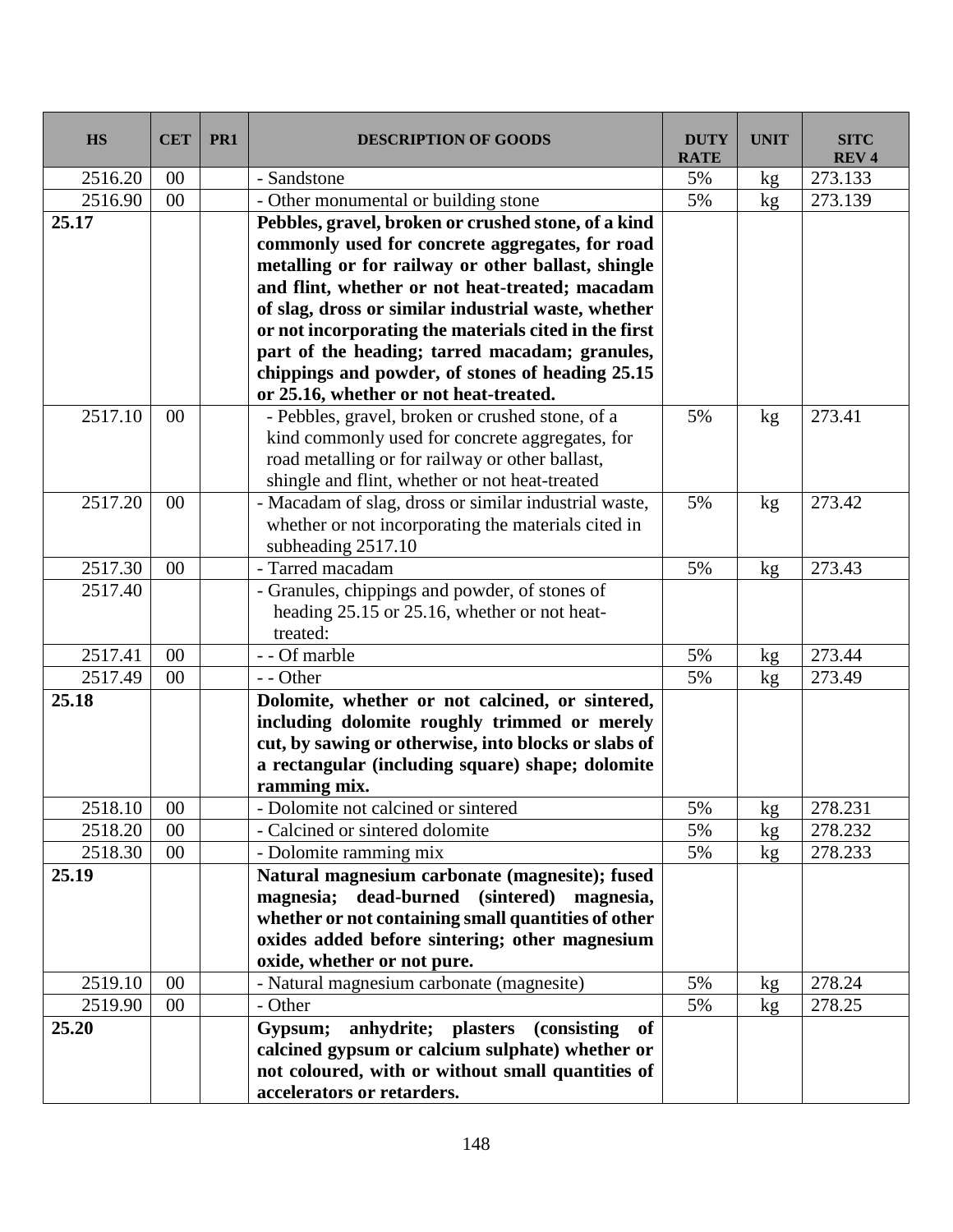| <b>HS</b> | <b>CET</b> | PR <sub>1</sub> | <b>DESCRIPTION OF GOODS</b>                                                                                                                                      | <b>DUTY</b><br><b>RATE</b> | <b>UNIT</b>     | <b>SITC</b><br><b>REV4</b> |
|-----------|------------|-----------------|------------------------------------------------------------------------------------------------------------------------------------------------------------------|----------------------------|-----------------|----------------------------|
| 2520.10   | 00         |                 | - Gypsum; anhydrite:                                                                                                                                             |                            |                 |                            |
| 2520.10   | 10         |                 | $-- Gypsum$                                                                                                                                                      | 15%                        | kg              | 273.231                    |
| 2520.10   | 20         |                 | - - - Anhydrite                                                                                                                                                  | 5%                         | kg              | 273.232                    |
| 2520.20   |            |                 | - Plasters:                                                                                                                                                      |                            |                 |                            |
| 2520.20   | 10         |                 | --- Plaster of Paris                                                                                                                                             | 5%                         | kg              | 273.241                    |
| 2520.20   | 90         |                 | $--$ Other                                                                                                                                                       | 5%                         | kg <sub>2</sub> | 273.249                    |
| 2521.00   | 00         |                 | Limestone flux; limestone and other calcareous                                                                                                                   | 10%                        | kg              | 273.22                     |
|           |            |                 | stone, of a kind used for the manufacture of lime                                                                                                                |                            |                 |                            |
|           |            |                 | or cement.                                                                                                                                                       |                            |                 |                            |
| 25.22     |            |                 | Quicklime, slaked lime and hydraulic lime, other                                                                                                                 |                            |                 |                            |
|           |            |                 | than calcium oxide and hydroxide of heading<br>28.25.                                                                                                            |                            |                 |                            |
| 2522.10   | 00         |                 | - Quicklime                                                                                                                                                      | 10%                        | kg              | 661.11                     |
| 2522.20   | 00         |                 | - Slaked lime                                                                                                                                                    | 10%                        | kg              | 661.12                     |
| 2522.30   | 00         |                 | - Hydraulic lime                                                                                                                                                 | 10%                        | kg              | 661.13                     |
| 25.23     |            |                 | Portland cement, aluminous cement, slag cement,<br>supersulphate cement and similar hydraulic<br>cements, whether or not coloured or in the form of<br>clinkers. |                            |                 |                            |
| 2523.10   | $00\,$     |                 | - Cement clinkers                                                                                                                                                | 15%                        | kg              | 661.21                     |
|           |            |                 | - Portland cement:                                                                                                                                               |                            |                 |                            |
| 2523.21   | 00         |                 | - - White cement, whether or not artificially coloured                                                                                                           | 5%                         | kg              | 661.221                    |
| 2523.29   | 00         |                 | $-$ - Other:                                                                                                                                                     |                            |                 |                            |
| 2523.29   | 10         |                 | - - - Building cement (grey)                                                                                                                                     | 15%                        | kg              | 661.222                    |
| 2523.29   | 20         |                 | - - - Oilwell cement                                                                                                                                             | 5%                         | kg              | 661.223                    |
| 2523.29   | 90         |                 | $--$ Other                                                                                                                                                       | 5%                         | kg              | 661.229                    |
| 2523.30   | 00         |                 | - Aluminous cement                                                                                                                                               | 5%                         | kg              | 661.23                     |
| 2523.90   | $00\,$     |                 | - Other hydraulic cements                                                                                                                                        | 5%                         | kg              | 661.29                     |
| 25.24     |            |                 | Asbestos.                                                                                                                                                        |                            |                 |                            |
| 2524.10   | 00         |                 | - Crocidolite                                                                                                                                                    | 5%                         | kg              | 278.41                     |
| 2524.90   | $00\,$     |                 | - Other                                                                                                                                                          | 5%                         | kg              | 278.49                     |
| 25.25     |            |                 | Mica, including splittings; mica waste.                                                                                                                          |                            |                 |                            |
| 2525.10   | 00         |                 | - Crude mica and mica rifted into sheets or splittings                                                                                                           | 5%                         | kg              | 278.521                    |
| 2525.20   | 00         |                 | - Mica powder                                                                                                                                                    | 5%                         | kg              | 278.522                    |
| 2525.30   | 00         |                 | - Mica waste                                                                                                                                                     | 5%                         | kg              | 278.523                    |
| 25.26     |            |                 | Natural steatite, whether or not roughly trimmed                                                                                                                 |                            |                 |                            |
|           |            |                 | or merely cut, by sawing or otherwise, into blocks                                                                                                               |                            |                 |                            |
|           |            |                 | or slabs of a rectangular (including square) shape;                                                                                                              |                            |                 |                            |
|           |            |                 | talc.                                                                                                                                                            |                            |                 |                            |
| 2526.10   | 00         |                 | - Not crushed, not powdered                                                                                                                                      | 5%                         | kg              | 278.931                    |
| 2526.20   | $00\,$     |                 | - Crushed or powdered:                                                                                                                                           |                            |                 |                            |
| 2526.20   | 10         |                 | $--$ Talc                                                                                                                                                        | 5%                         | kg              | 278.932                    |
| 2526.20   | 90         |                 | $--$ Other                                                                                                                                                       | 5%                         | kg              | 278.939                    |